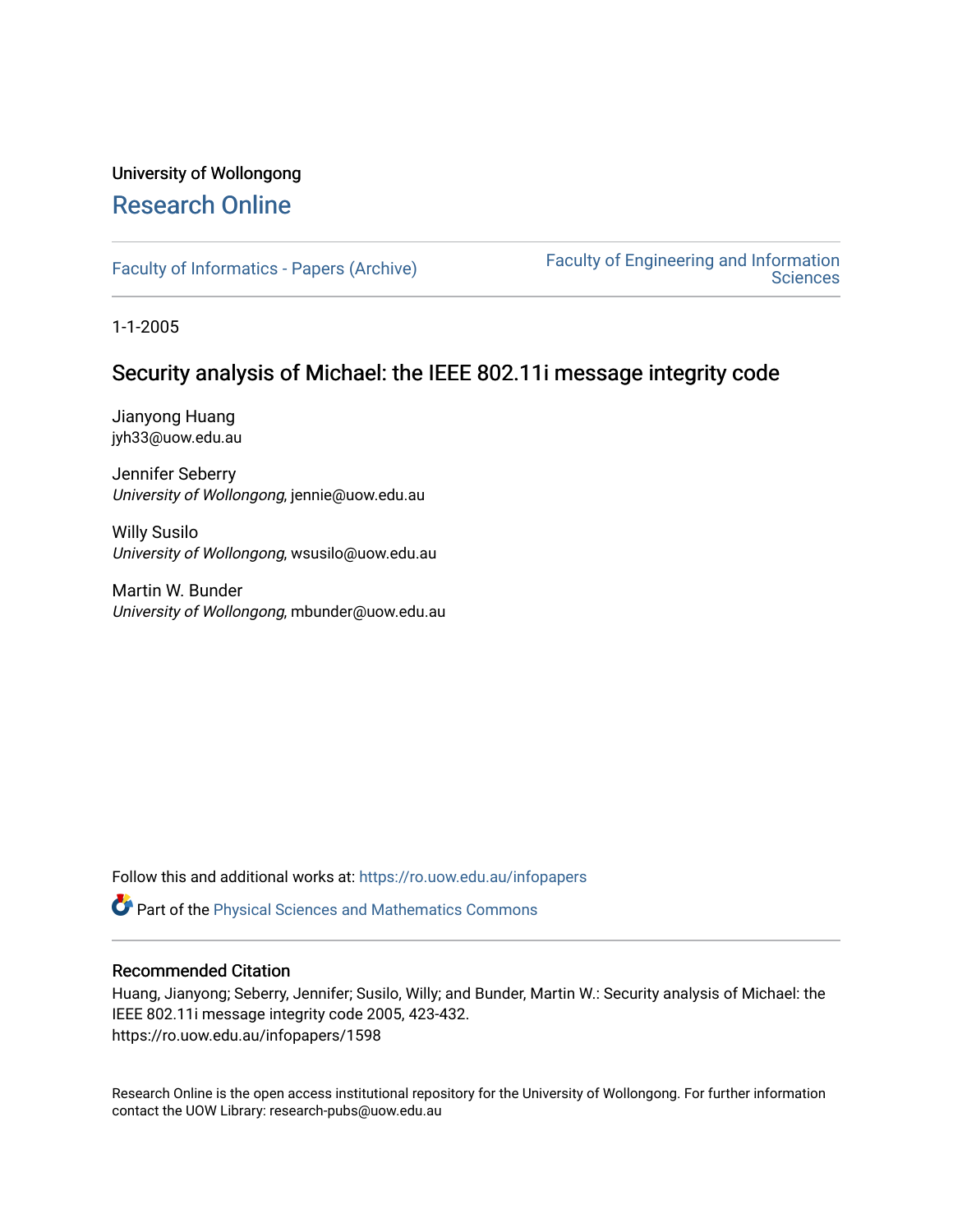# Security analysis of Michael: the IEEE 802.11i message integrity code

# **Abstract**

The latest IEEE 802.11i uses a keyed hash function, called Michael, as the message integrity code. This paper describes some properties and weaknesses of Michael. We provide a necessary and sufficient condition for finding collisions of Michael. Our observation reveals that the collision status of Michael only depends on the second last block message and the output of the block function in the third last round. We show that Michael is not collision-free by providing a method to find collisions of this keyed hash function. Moreover, we develop a method to find fixed points of Michael. If the output of the block function in any round is equal to any of these fixed points, a packet forgery attack could be mounted against Michael. Since the Michael value is encrypted by RC4, the proposed packet forgery attack does not endanger the security of the whole TKIP system.

# Keywords

Security, Analysis, Michael, IEEE, 802, 11i, Message, Integrity, Code

# **Disciplines**

Physical Sciences and Mathematics

# Publication Details

Huang, J., Seberry, J. R., Susilo, W. & Bunder, M. W. (2005). Security analysis of Michael: the IEEE 802.11i message integrity code. In T. Enokido, L. Yan, B. Xiao, D. Kim, Y. Dai & L. Yang (Eds.), IEEE/IFIP International Conference on Embedded and Ubiquitous Computing (pp. 423-432). Germany: Springer.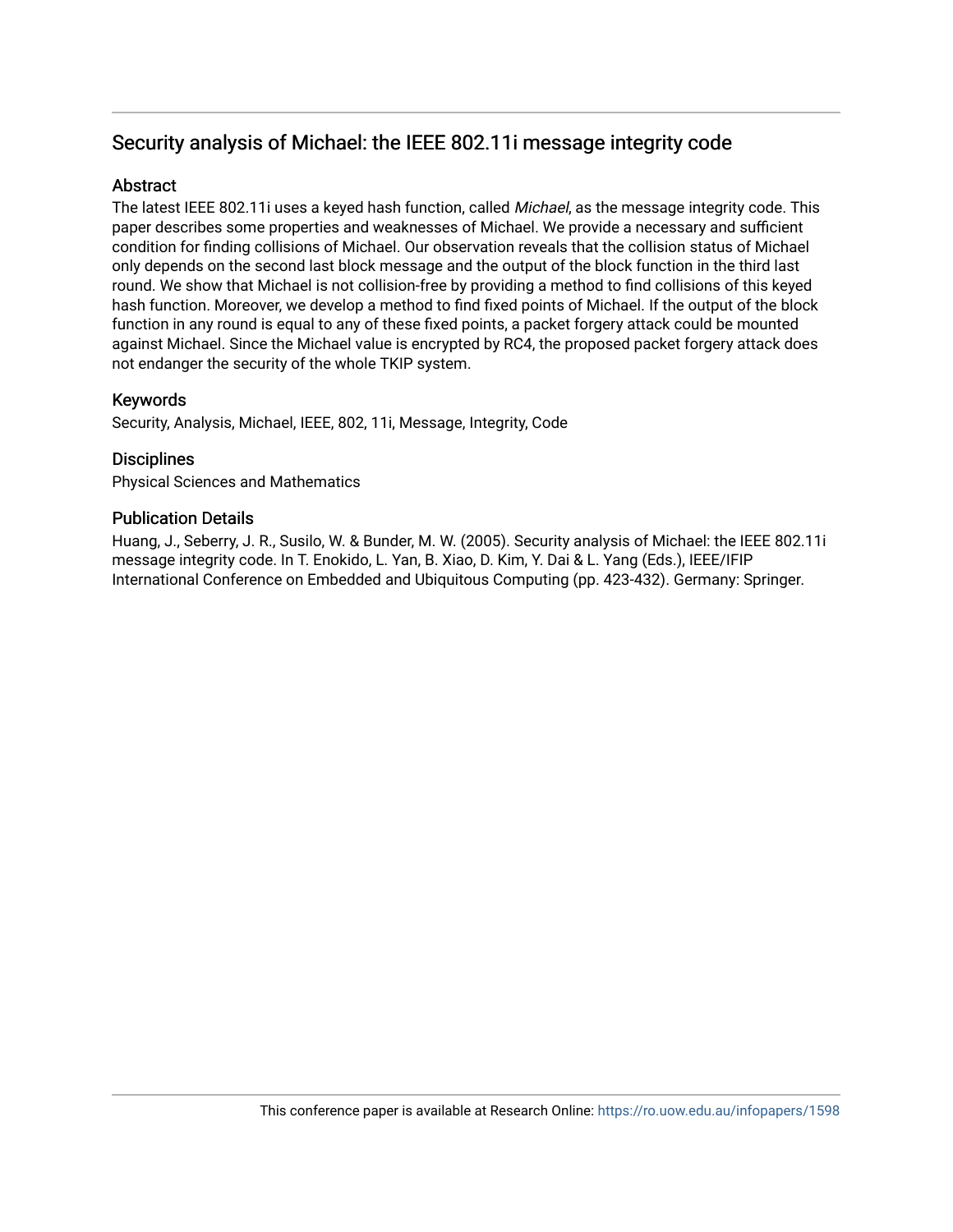# Security Analysis of Michael: the IEEE 802.11i Message Integrity Code

Abstract. The IEEE 802.11b standard employs a data security mechanism known as Wired Equivalent Privacy (WEP). WEP uses RC4 stream cipher for its data encryption and CRC-32 to check its message integrity. Recent research shows that WEP is not secure as it does not use RC4 and CRC-32 correctly. The latest IEEE 802.11i draft uses a new keyed hash function, called *Michael*, as the message integrity code. This paper describes some properties and weaknesses of Michael. We provide a necessary and sufficient condition for finding collisions of Michael. Our observation reveals that the collision status of Michael only depends on the second last block message and the output of the block function in the third last round. We show that Michael is not collision-free by providing a method to find collisions of this keyed hash function. Moreover, we develop a simple method to find fixed points of Michael, and our results demonstrate that the percentage of the existence of the fixed points is extremely high based on our randomly chosen samples. If the output of the block function in any round is equal to any of these fixed points, a packet forgery attack could be mounted against Michael.

## 1 Introduction

Wireless networks and mobile devices provide ubiquitous computing environments to users. Based on specific transmissions mediums, wireless networks play an important role in cyber world. Along with its popularity, wireless connectivity brings new problems as security issues need to be considered.

Wireless devices based on IEEE 802.11b standard [3] are widely in use nowadays. The IEEE 802.11b defines an encryption scheme called Wired Equivalent Privacy (WEP). It is well known that WEP has several serious security flaws. Fluhrer, Mantin, and Shamir [7] (FMS) proposed an attack on the WEP encryption protocol. By exploiting weaknesses of the RC4 [9] key scheduling algorithm, the FMS attack demonstrated that the RC4 encryption key can be easily derived by an eavesdropper who can intercept several million encrypted WEP packets whose first byte of plaintext is known. Stubblefield, Ioannidis, and Rubin [10] practically implemented the FMS attack, and showed that the real systems could be defeated. Borisov, Goldberg, and Wagner [5] showed that the WEP data integrity could be compromised as encrypted messages could be modified freely by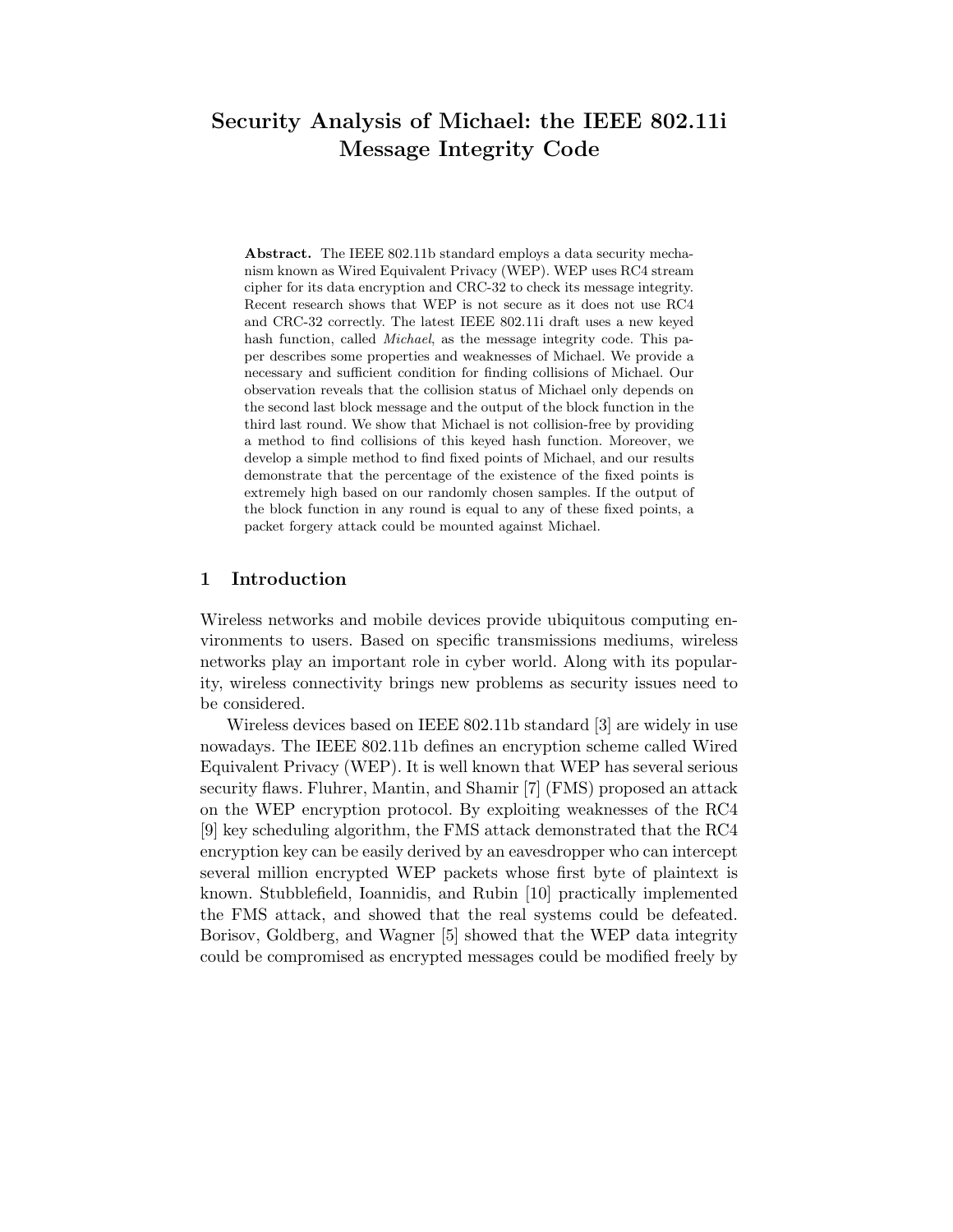an attacker without being detected. Moreover, Arbaugh, Shankar, and Wan [4] showed that the WEP authentication mechanism is vulnerable to attack.

To address the WEP vulnerabilities, the IEEE 802.11 Task Group i (TGi) provides a short-term solution and a long-term solution. The short-term solution has adopted the Temporal Key Integrity Protocol (TKIP). TKIP is a group of algorithms that wraps the WEP protocol to address the known weaknesses. TKIP includes three components: a message integrity code called Michael, a packet sequencing discipline, and a per-packet key mixing function. Figure 1 illustrates the TKIP encryption procedure. TKIP is considered as a temporary solution, and it is designed for legacy hardware. For the long-term solution, the IEEE 802.11 TGi recommends two modes of operation: WRAP (Wireless Robust Authenticated Protocol) and CCMP (Counter-Mode-CBC-MAC Protocol). Both WARP and CCMP are based on AES cipher [2], and they require new hardware.



Fig. 1. TKIP Encryption Diagram

#### Our Contributions

In this paper, we investigate the security issues of Michael. First, we present a necessary and sufficient condition for finding collisions of Michael, showing that the collision status of Michael *only* depends on the second last block message and the output of the block function in the third last round. Second, by employing the necessary and sufficient condition, we provide a method to find collisions of Michael and show that Michael is not collision-free. Furthermore, we develop a method to find fixed points of Michael, and a packet forgery attack could be mounted against Michael if the output of the block function in any round is equal to any of these fixed points.

#### Notations

A 64-bit Michael key K is converted to two 32-bit subkeys,  $k_0$  and  $k_1$ , written as  $K = (k_0, k_1)$ . An n-block message M is written as  $M = (m_0,$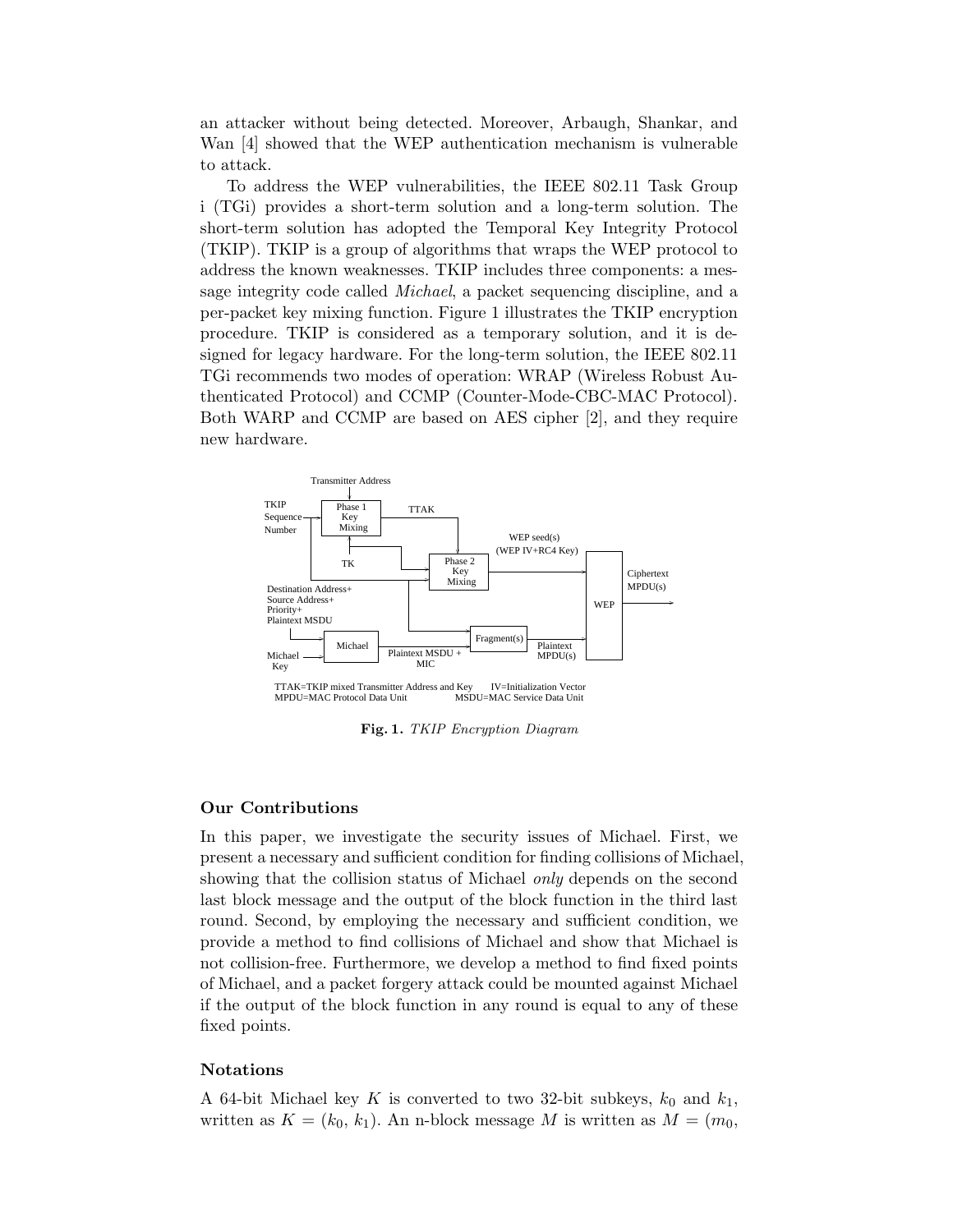$m_1, ..., m_{n-1}$ ).  $L_0^i$ ,  $R_0^i$ ,  $L_1^i$ ,  $R_1^i$ ,  $L_2^i$ ,  $R_2^i$ ,  $L_3^i$ ,  $R_3^i$ ,  $L_4^i$ ,  $R_4^i$ , and  $L_5^i$  are variables used in the  $(i+1)$ -th round of Michael $(K, M)$  procedure. For an *n*-round Michael(K, M) procedure, we represent the  $(i + 1)$ -th  $(0 \le i \le n - 1)$ round output of the Michael block function as  $(L_5^i, R_4^i)$ , where  $L_5^i$  stands for the left half of the output and  $R_4^i$  stands for the right half of the output. Some other notations used in this paper are listed as follows:

|     | Symbol Description       |
|-----|--------------------------|
| MAC | Medium access control    |
| <<  | Left rotation            |
|     | Right rotation           |
|     | Exclusive-or             |
|     | addition modulo $2^{32}$ |
|     | Concatenation            |
|     | imply                    |

### Organization

The rest of this paper is organized as follows. Section 2 provides the overview of the Michael keyed hash function. Section 3 describes one previous work on Michael, which shows that Michael is invertible. We provide a necessary and sufficient condition for finding collisions of Michael in Section 4. In Section 5, we propose a method to find collisions of Michael, and based on our method, we show that Michael is not collision-free. In Section 6, we introduce a simple method to find fixed points of Michael and propose a packet forgery attack against Michael. Finally, we conclude this paper in Section 7.

## 2 The Michael Keyed Hash Function

Michael is the message integrity code (MIC) of TKIP in the IEEE 802.11i draft [1], and it was designed by Ferguson [6]. Michael is a keyed hash function, whose inputs are a 64-bit Michael key and an arbitrarily long message, and output is a 64-bit Michael value. The 64-bit key is converted to two key 32-bit words, and the message is partitioned into 32 bit blocks. The message is padded at the end with a single byte with the hexadecimal value  $0x5a$  and then followed by between 4 and 7 zero bytes. The number of zero bytes is chosen so that the overall length of the message plus the padding is a multiple of 4. The padding method is illustrated in Figure 2. We note that the last block of the padded message is zero, and the second last block of the padded message is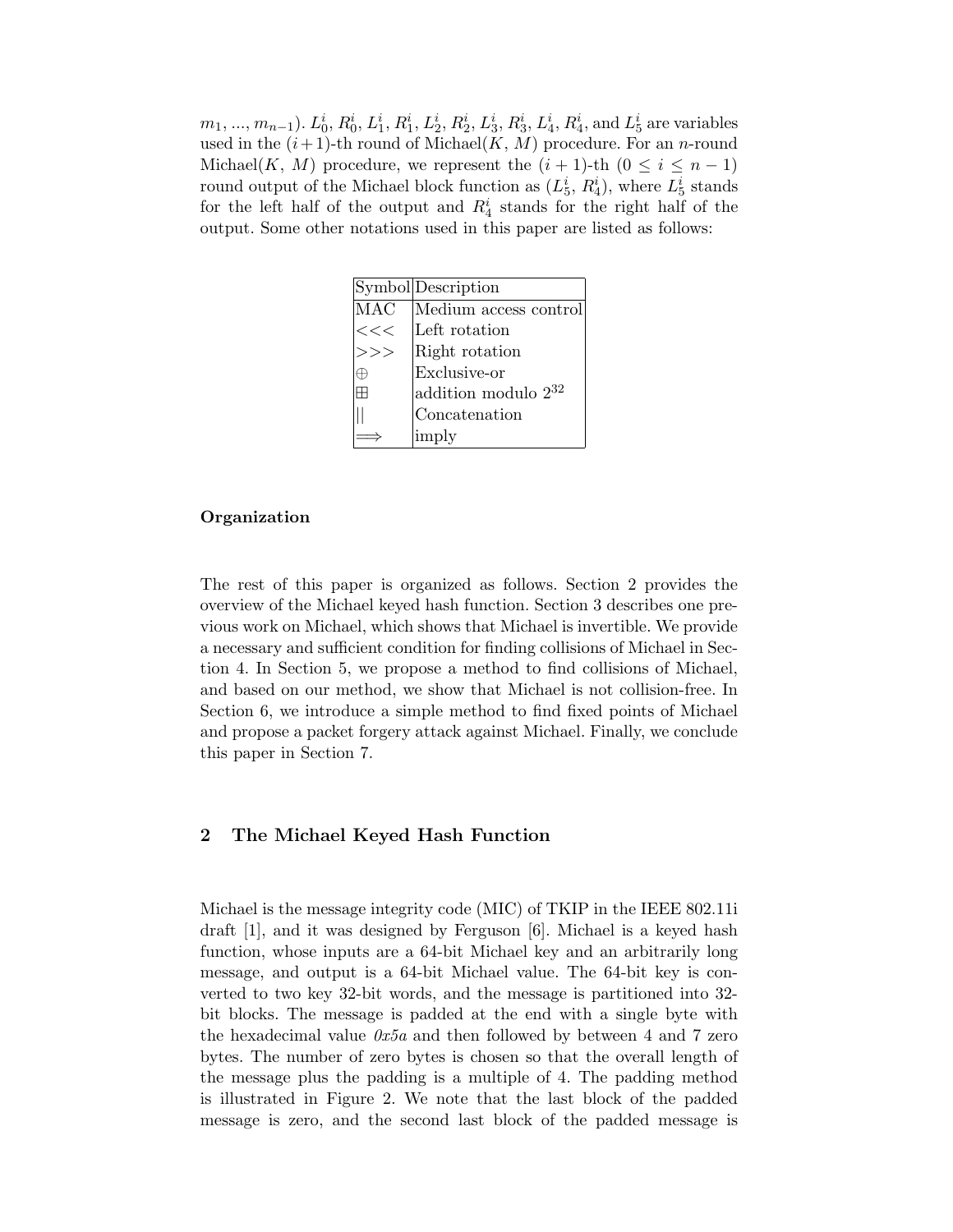not zero. The details of Michael are described in Algorithm 2.1 and 2.2.

Algorithm 2.2:  $B(L, R)$ 

Algorithm 2.1: MICHAEL $((k_0, k_1), (m_0, ..., m_{n-1}))$ **Input** :  $\mathbf{Key}(k_0, k_1)$ Input : Padded message  $(m_0, ..., m_{n-1})$ Output : MIC value  $(L, R)$  $(L, R) \leftarrow (k_0, k_1)$ for  $i \leftarrow 0$  to  $n-1$  $\mathbf{d}\mathbf{o} \begin{cases} L \leftarrow L \oplus m_i \\ (L, D) \oplus R(i) \end{cases}$  $(L, R) \leftarrow B(L, R)(Algorithm 2.2)$ return  $(L, R)$ **Input** :  $(L, R)$ Output :  $(L, R)$  $R \leftarrow R \oplus (L \ll 17)$  $L \leftarrow (L + R) \text{ mod } 2^{32}$  $R \leftarrow R \oplus XSWAP(L)$  $L \leftarrow (L+R) \text{ mod } 2^{32}$  $R \leftarrow R \oplus (L \ll 3)$  $L \leftarrow (L + R) \text{ mod } 2^{32}$  $R \leftarrow R \oplus (L \gg 2)$  $L \leftarrow (L + R) \text{ mod } 2^{32}$ return  $(L, R)$ 



Fig. 2. The Padding Method of Michael

Michael employs several operations, including exclusive-or, left rotation, right rotation, addition modulo  $2^{32}$  and swapping  $(XSWAP)$ . Function XSWAP swaps the position of the two least significant bytes and the position of the two most significant bytes in a word, i.e.,  $XSWAP(ABCD) =$  $BADC$  where  $A, B, C, D$  are bytes. The block function given in Algorithm 2.2 is an unkeyed 4-round Feistel-type construction.

The TKIP frame appends the MIC value as a tag after the message body. The message body together with the MIC value are encrypted by RC4 at the transmitter and then sent to the receiver. The receiver recomputes the MIC value and compares the computed result with the tag coming with the message. If these two MIC values match, the receiver accepts the message; if not, the receiver rejects the message.

#### 3 Related Work

#### 3.1 Michael is Not One-Way

Wool found one weakness of Michael: it is *not* one-way, in fact, it is *invert*ible [11]. There exists a simple function, InvMichael, which can recover the secret Michael key  $K$ , given a known message  $M$  and its corresponding Michael value  $MIC = Michael(K, M)$ . The details of Function InvMichael are shown in Appendix A. We note that the block function is unkeyed, and every step in Michael is invertible, therefore the whole Michael algorithm is invertible.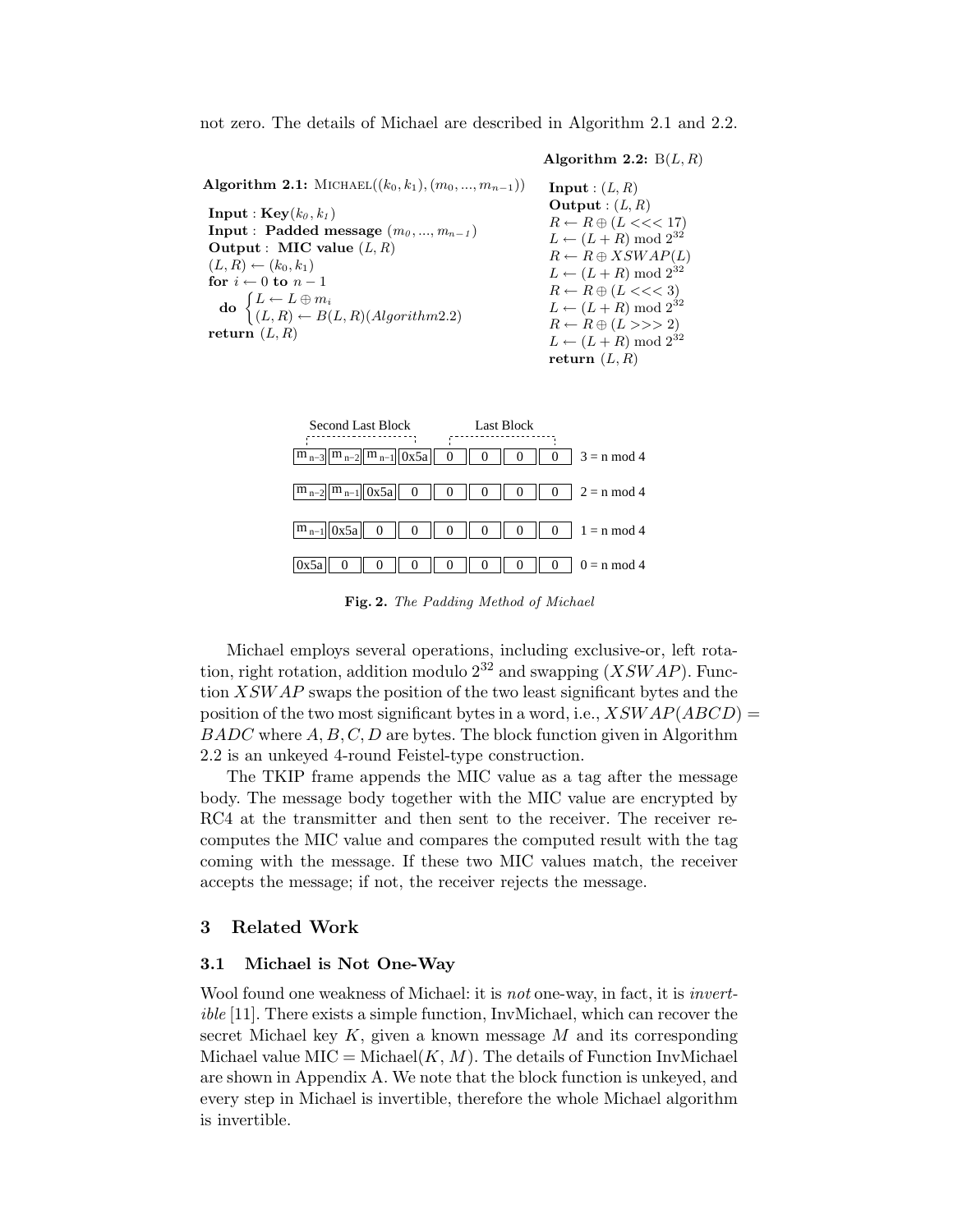#### 3.2 A Related-Message Attack

The security of Michael relies on the fact that a message and its hash are encrypted by RC4, and thus the hash value is unknown to the attacker. Wool proposed a related-message attack on Michael [11].

Remark: Michael is invertible is known by the inventor of Michael, and this security flaw is mentioned implicitly on Page 14 in [6]:

"A known-plaintext attack will reveal the key stream for that IV, and if the second packet encrypted with the same IV is shorter than the first one, the MIC value is revealed, which can then be used to derive the authentication key."

### 4 Finding Collisions of Michael

We explore the collision-resistance of Michael in this section. By providing Theorem 1, we prove that the collision status of Michael only depends on the second last block message and the output of the block function in the third last round. We would like to point out that Condition 1 and 2 in Theorem 1 are a necessary and sufficient condition for finding collisions of Michael.

**Theorem 1.** Given two pairs of keys and messages,  $(Key_1, M_1)$  and  $(Key_2, M_2)$ , Michael $(Key_1, M_1) = Michael(Key_2, M_2)$  if and only if the following two conditions hold:

1.  $R_4^{x-3} = R_4'^{y-3}$ 4 2.  $L_5^{\overline{x}-3} \oplus L_5'^{\overline{y}-3} = m_{x-2} \oplus m'_{y-2}$ 

where  $M_1$  has x 32-bit blocks,  $M_2$  has y 32-bit blocks, and both x and y are  $\geq 3$ .

Proof. The last three rounds of Michael are illustrated in Figure 3. We



Fig. 3. Last Three Rounds of Michael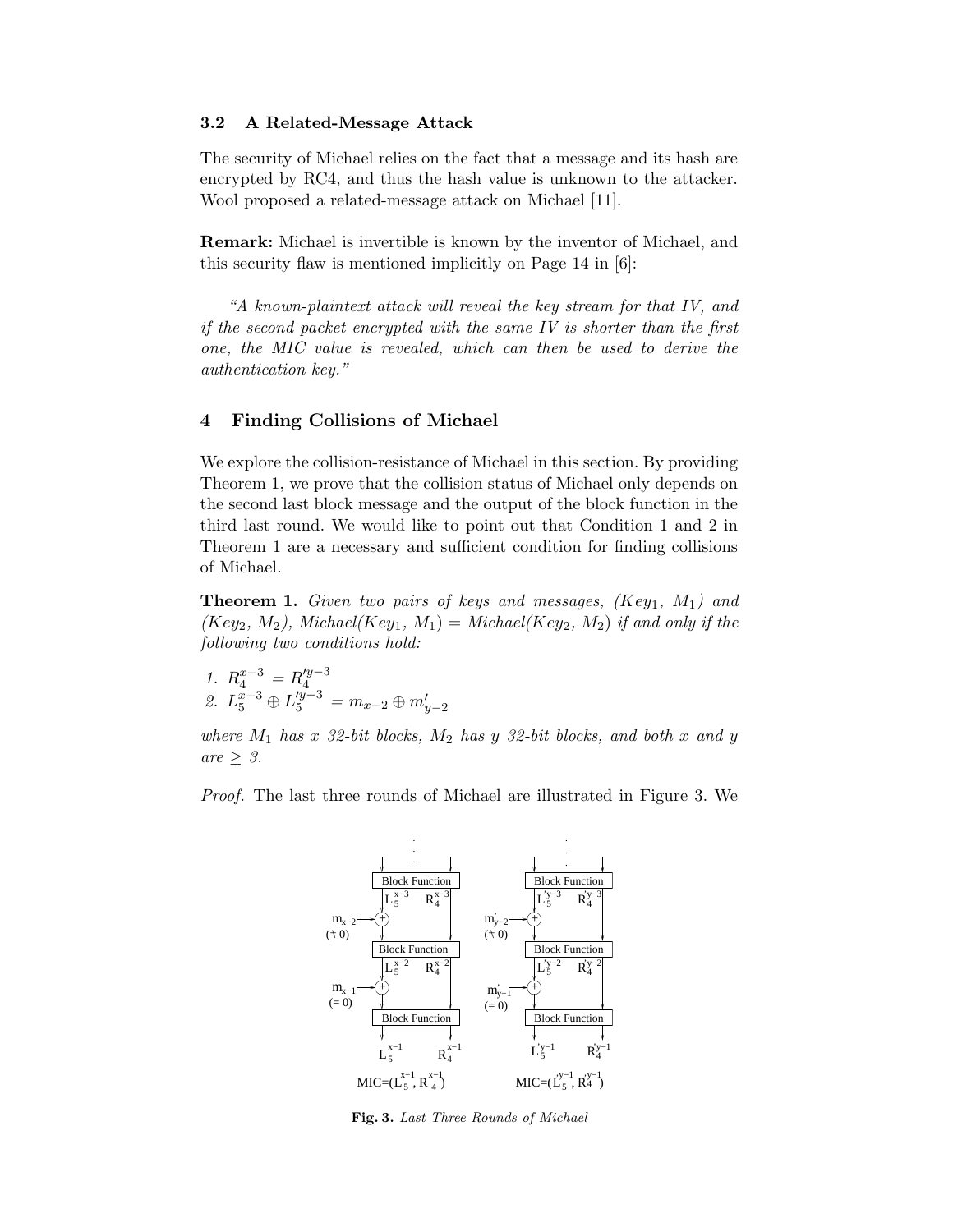provide the last round and the second last round of Michael( $Key_1$ ,  $M_1$ ) in Algorithm 4.1 and Algorithm 4.2 respectively.

Algorithm 4.1: LAST ROUND  $(Key<sub>1</sub>, M<sub>1</sub>)$ Algorithm 4.2:  $2RD$  LAST  $(Key_1, M_1)$ 

| $1.L_0^{x-1} = L_5^{x-2}$                                                                                                                                           | $1.L_0^{x-2}=L_5^{x-3}$                              |
|---------------------------------------------------------------------------------------------------------------------------------------------------------------------|------------------------------------------------------|
| $2.R_0^{x-1} = R_4^{x-2}$                                                                                                                                           |                                                      |
| $3.L_1^{x-1} = L_0^{x-1} \oplus m_{x-1}$                                                                                                                            | $2.R_0^{x-2} = R_4^{x-3}$                            |
| $4.R_1^{x-1} = R_0^{x-1} \oplus (L_1^{x-1} \ll 17)$                                                                                                                 | $3.L_1^{x-2}=L_0^{x-2}\oplus m_{x-2}$                |
| $5.L_2^{x-1} = (L_1^{x-1} + R_1^{x-1}) \bmod 2^{32}$                                                                                                                | $4.R_1^{x-2} = R_0^{x-2} \oplus (L_1^{x-2} \ll 17)$  |
| $6.R_2^{x-1} = R_1^{x-1} \oplus XSWAP(L_2^{x-1})$                                                                                                                   | $5.L_2^{x-2} = (L_1^{x-2} + R_1^{x-2}) \bmod 2^{32}$ |
| $7.L_3^{x-1} = (L_2^{x-1} + R_2^{x-1}) \bmod 2^{32}$                                                                                                                | $6.R_2^{x-2} = R_1^{x-2} \oplus XSWAP(L_2^{x-2})$    |
| $8.R_3^{x-1} = R_2^{x-1} \oplus (L_3^{x-1} \ll \ll 3)$                                                                                                              | $7.L_3^{x-2} = (L_2^{x-2} + R_2^{x-2}) \bmod 2^{32}$ |
|                                                                                                                                                                     | $8.R_3^{x-2} = R_2^{x-2} \oplus (L_3^{x-2} << 3)$    |
| $9.L_4^{x-1} = (L_3^{x-1} + R_3^{x-1}) \bmod 2^{32}$                                                                                                                | $9.L_4^{x-2} = (L_3^{x-2} + R_3^{x-2}) \bmod 2^{32}$ |
| $10.R_4^{x-1} = R_3^{x-1} \oplus (L_4^{x-1} >> 2)$                                                                                                                  | $10.R_4^{x-2} = R_3^{x-2} \oplus (L_4^{x-2} >> 2)$   |
| $11.L_5^{x-1} = (L_4^{x-1} + R_4^{x-1}) \bmod 2^{32}$<br>$(Note: Michael(Key1, M_1) = (L_5^{x-1}, R_4^{x-1}))$ $11.L_5^{x-2} = (L_4^{x-2} + R_4^{x-2}) \mod 2^{32}$ |                                                      |
|                                                                                                                                                                     |                                                      |

Similarly, the last round and the second last round of Michael( $Key_2, M_2$ ) are shown in Algorithm 4.3 and Algorithm 4.4 respectively.

Algorithm 4.3: LAST ROUND  $(Key_2, M_2)$ 1. $L_0^{y-1} = L_5^{y-2}$ <br>
2. $R_0^{y-1} = R_4^{y-2}$ <br>
3. $L_1^{y-1} = L_0^{y-1} \oplus m_{y-1}$ <br>
4. $R_1^{y-1} = R_0^{y-1} \oplus (L_1^{y-1} < < 17)$  $5.L_2^{j_y-1} = (L_1^{j_y-1} + R_1^{j_y-1}) \bmod 2^{32}$  $6.R_2^{r_y-1} = R_1'^{y-1} \oplus XSWAP(L_2'^{y-1}) \ 7.L_3'^{y-1} = (L_2'^{y-1} + R_2'^{y-1}) \bmod 2^{32}$  $8.R_3^{'y-1} = R_2^{'y-1} \oplus (L_3^{'y-1} << 3)$  $9.L_4^{y-1} = (L_3^{y-1} + R_3^{y-1}) \bmod 2^{32}$  $10.\overline{R_4}^{\prime y-1} = \overline{R_3}^{\prime y-1} \oplus (\overline{L_4}^{\prime y-1}>>2)$  $11.L_5^{r_y-1} = (L_4^{r_y-1} + R_4^{r_y-1}) \bmod 2^{32}$  $(Note: Michael(Key_2, M_2) = (L_5'^{y-1}, R_4'^{y-1})$ Algorithm 4.4: 2RD LAST  $(Key_2, M_2)$ 1. $L_0^{y-2} = L_5^{y-3}$ <br>
2. $R_0^{y-2} = R_4^{y-3}$ <br>
3. $L_1^{y-2} = L_0^{y-2} \oplus m_{y-2}^{'}$ <br>
4. $R_1^{y-2} = R_0^{y-2} \oplus (L_1^{y-2} << 17)$  $5.L_2^{j_y-2} = (L_1^{j_y-2} + R_1^{j_y-2}) \mod 2^{32}$  $6.R_2^{r_y-2} = R_1'^{y-2} \oplus XSWAP(L_2'^{y-2}) \ 7.L_3'^{y-2} = (L_2'^{y-2} + R_2'^{y-2}) \bmod 2^{32}$  $8.R_3^{y-2} = R_2^{y-2} \oplus (L_3^{y-2} \lt \lt 3)$  $9.L_4^{y-2} = (L_3^{y-2} + R_3^{y-2}) \bmod 2^{32}$  $10 \cdot R_4^{'y-2} = R_3^{'y-2} \oplus (L_4^{'y-2} >> 2)$  $11.L_5^{\gamma_{y-2}} = (L_4^{\gamma_{y-2}} + R_4^{\gamma_{y-2}}) \bmod 2^{32}$ 

**Necessary Condition:** If Michael( $Key_1$ ,  $M_1$ ) = Michael( $Key_2$ ,  $M_2$ ), namely the collision occurs, we then backtrack from Step 11 and 10 in Algorithm 4.1 and 4.3.

$$
\begin{array}{l} L_{5}^{x-1}=L_{5}^{'y-1} \text{ and } R_{4}^{x-1}=R_{4}^{'y-1} \Longrightarrow L_{4}^{x-1}=L_{4}^{'y-1}, \\ L_{4}^{x-1}=L_{4}^{'y-1} \text{ and } R_{4}^{x-1}=R_{4}^{'y-1} \Longrightarrow R_{3}^{x-1}=R_{3}^{'y-1}, \\ L_{4}^{x-1}=L_{4}^{'y-1} \text{ and } R_{3}^{x-1}=R_{3}^{'y-1} \Longrightarrow L_{3}^{x-1}=L_{3}^{'y-1}, \\ L_{3}^{x-1}=L_{3}^{'y-1} \text{ and } R_{3}^{x-1}=R_{3}^{'y-1} \Longrightarrow R_{2}^{x-1}=R_{2}^{'y-1}, \\ L_{3}^{x-1}=L_{3}^{'y-1} \text{ and } R_{2}^{x-1}=R_{2}^{'y-1} \Longrightarrow L_{2}^{x-1}=L_{2}^{'y-1}, \\ L_{2}^{x-1}=L_{2}^{'y-1} \text{ and } R_{2}^{x-1}=R_{2}^{'y-1} \Longrightarrow R_{1}^{x-1}=R_{1}^{'y-1}, \\ L_{2}^{x-1}=L_{2}^{'y-1} \text{ and } R_{1}^{x-1}=R_{1}^{'y-1} \Longrightarrow L_{1}^{x-1}=L_{1}^{'y-1}, \\ L_{1}^{x-1}=L_{1}^{'y-1} \text{ and } R_{1}^{x-1}=R_{1}^{'y-1} \Longrightarrow L_{1}^{x-1}=L_{1}^{'y-1}, \\ L_{1}^{x-1}=L_{1}^{'y-1} \text{ and } R_{1}^{x-1}=R_{1}^{'y-1} \Longrightarrow R_{0}^{x-1}=R_{0}^{'y-1}. \end{array}
$$

As  $L_1^{x-1} = L_0^{x-1} \oplus m_{x-1}, L_1'^{y-1} = L_0'^{y-1} \oplus m'_{y-1}, L_0^{x-1} = L_5^{x-2}, L_0'^{y-1} =$  $L_5^{\prime y-2}$  $S_5^{y-2}$ ,  $R_0^{x-1} = R_4^{x-2}$ ,  $R_0^{y-1} = R_4^{y-2}$  $\frac{dy-2}{4}$ ,  $m_{x-1} = 0$  and  $m'_{y-1} = 0$ , therefore  $L_5^{x-2} = L_5'^{y-2}$  $\int_5^{y-2}$  and  $R_4^{x-2} = R_4'^{y-2}$  $\frac{q-2}{4}$ .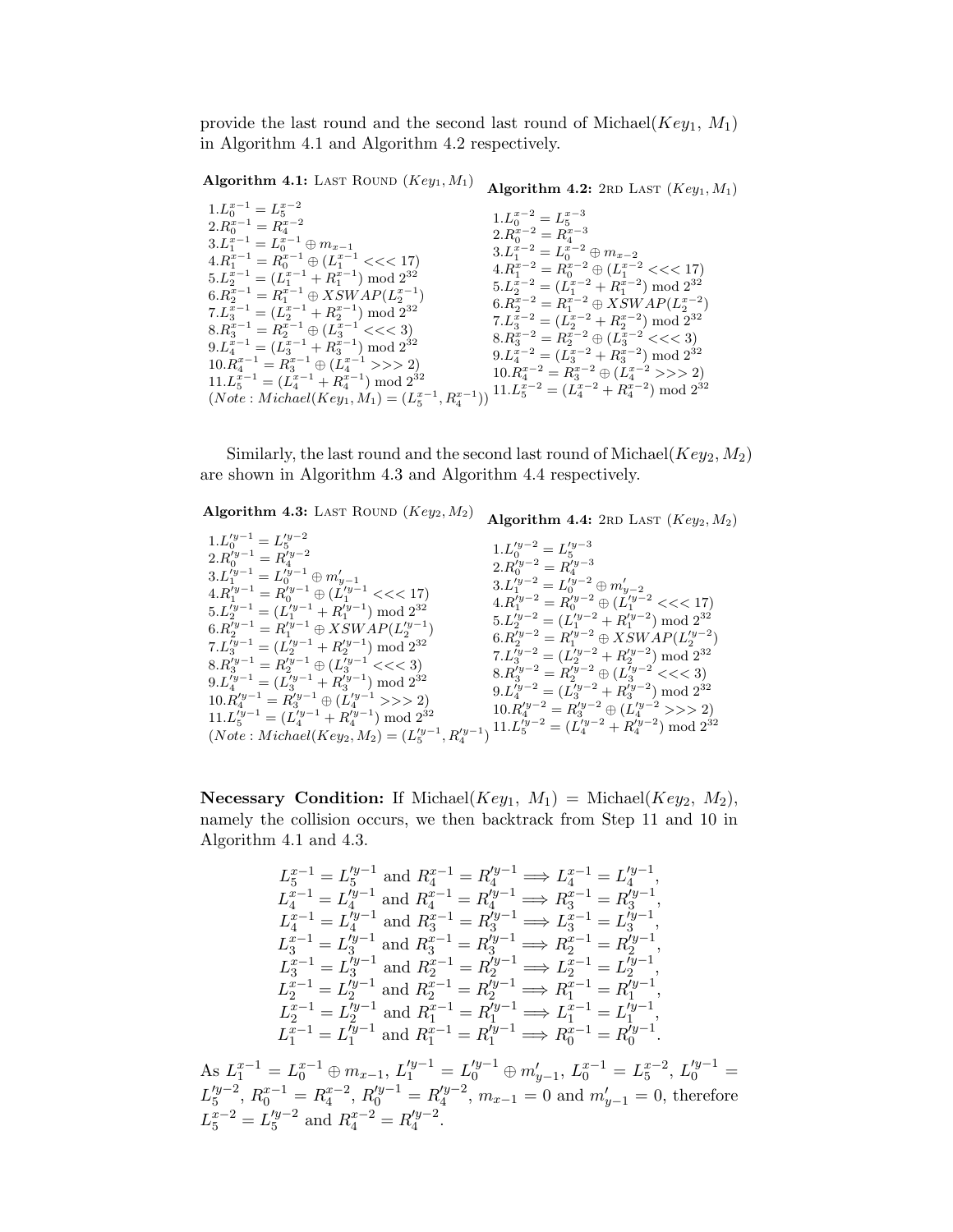Similarly, we use the same method in the second last rounds of Michael( $Key_1$ ,  $M_1$ ) and Michael( $Key_2$ ,  $M_2$ ).

$$
L_5^{x-2} = L_5'^{y-2} \text{ and } R_4^{x-2} = R_4'^{y-2} \implies L_4^{x-2} = L_4'^{y-2},
$$
  
\n
$$
L_4^{x-2} = L_4'^{y-2} \text{ and } R_4^{x-2} = R_4'^{y-2} \implies R_3^{x-2} = R_3'^{y-2},
$$
  
\n
$$
L_4^{x-2} = L_4'^{y-2} \text{ and } R_3^{x-2} = R_3'^{y-2} \implies L_3^{x-2} = L_3'^{y-2},
$$
  
\n
$$
L_3^{x-2} = L_3'^{y-2} \text{ and } R_3^{x-2} = R_3'^{y-2} \implies R_2^{x-2} = R_2'^{y-2},
$$
  
\n
$$
L_3^{x-2} = L_3'^{y-2} \text{ and } R_2^{x-2} = R_2'^{y-2} \implies L_2^{x-2} = L_2'^{y-2},
$$
  
\n
$$
L_2^{x-2} = L_2'^{y-2} \text{ and } R_2^{x-2} = R_2'^{y-2} \implies R_1^{x-2} = R_1'^{y-2},
$$
  
\n
$$
L_2^{x-2} = L_2'^{y-2} \text{ and } R_1^{x-2} = R_2'^{y-2} \implies L_1^{x-2} = L_1'^{y-2},
$$
  
\n
$$
L_1^{x-2} = L_1'^{y-2} \text{ and } R_1^{x-2} = R_1'^{y-2} \implies L_1^{x-2} = L_1'^{y-2},
$$
  
\n
$$
L_1^{x-2} = L_1'^{y-2} \text{ and } R_1^{x-2} = R_1'^{y-2} \implies L_1^{x-2} = L_1'^{y-2}.
$$

As  $L_1^{x-2} = L_0^{x-2} \oplus m_{x-2}$ ,  $L_1'^{y-2} = L_0'^{y-2} \oplus m'_{y-2}$ ,  $L_0^{x-2} = L_5^{x-3}$  and  $L_0'^{y-2}$ 0  $= L_{5}^{\nu y-3}$  $\frac{f_y-3}{5}$ , therefore  $L_5^{x-3} \oplus L_5'^{y-3} = m_{x-2} \oplus m_{y-2}'$ . As  $R_0^{x-2} = R_4^{x-3}$  and  $R_0^{y-2} = R_4^{y-3}$  $\mu_4^{y-3}$ , therefore  $R_4^{x-3} = R_4'^{y-3}$  $\frac{ry-3}{4}$ .

Thus, Michael(Key<sub>1</sub>, M<sub>1</sub>) = Michael(Key<sub>2</sub>,M<sub>2</sub>)  $\implies R_4^{x-3} = R_4'^{y-3}$ 4 and  $L_5^{x-3} \oplus L_5'^{y-3} = m_{x-2} \oplus m_{y-2}'.$ 

Sufficient Condition: If  $R^{x-3}_4=R^{\prime y-3}_4$  $a_4^{y-3}$  and  $L_5^{x-3} \oplus L_5'^{y-3} = m_{x-2} \oplus m'_{y-2}$ hold, we start from Step 1 and 2 in Algorithm 4.2 and 4.4.

$$
L_5^{x-3} = L_0^{x-2}, L_5'^{y-3} = L_0'^{y-2} \text{ and } L_5^{x-3} \oplus L_5'^{y-3} = m_{x-2} \oplus m'_{y-2} \Longrightarrow
$$
  
\n
$$
L_4^{x-3} = R_4'^{y-3}, R_4^{x-3} = R_0^{x-2} \text{ and } R_4'^{y-3} = R_0'^{y-2} \Longrightarrow R_0^{x-2} = R_0'^{y-2},
$$
  
\n
$$
L_1^{x-2} = L_1'^{y-2} \text{ and } R_0^{x-2} = R_0'^{y-2} \Longrightarrow R_1^{x-2} = R_1'^{y-2},
$$
  
\n
$$
L_1^{x-2} = L_1'^{y-2} \text{ and } R_1^{x-2} = R_1'^{y-2} \Longrightarrow L_2^{x-2} = L_2'^{y-2},
$$
  
\n
$$
L_2^{x-2} = L_2'^{y-2} \text{ and } R_1^{x-2} = R_1'^{y-2} \Longrightarrow R_2^{x-2} = R_2'^{x-2},
$$
  
\n
$$
L_2^{x-2} = L_2'^{y-2} \text{ and } R_2^{x-2} = R_2'^{x-2} \Longrightarrow L_3^{x-2} = L_3'^{y-2},
$$
  
\n
$$
L_3^{x-2} = L_3'^{y-2} \text{ and } R_2^{x-2} = R_2'^{x-2} \Longrightarrow R_3^{x-2} = R_3'^{y-2},
$$
  
\n
$$
L_3^{x-2} = L_3'^{y-2} \text{ and } R_3^{x-2} = R_3'^{y-2} \Longrightarrow L_4^{x-2} = L_4'^{y-2},
$$
  
\n
$$
L_4^{x-2} = L_4'^{y-2} \text{ and } R_3^{x-2} = R_3'^{y-2} \Longrightarrow L_4^{x-2} = L_4'^{y-2},
$$
  
\n
$$
L_4^{x-2} = L_4'^{y-2} \text{ and } R_4^{x-2} = R_4'^{y-2} \Longrightarrow L_4^{x-2} = L_4'^{y-2}.
$$

Finally, we bring the above results from the second last rounds to the last rounds. According to the padding method, we note that  $m_{x-1} = 0$  and  $m_{y-1}' = 0.$ 

$$
L_5^{x-2} = L_5'^{y-2}, L_0^{x-1} = L_5^{x-2} \text{ and } L_0'^{y-1} = L_5'^{y-2} \implies L_0^{x-1} = L_0'^{y-1},
$$
  
\n
$$
R_4^{x-2} = R_4'^{y-2}, R_4^{x-2} = R_0^{x-1} \text{ and } R_4'^{y-2} = R_0'^{y-1} \implies R_0^{x-1} = R_0'^{y-1},
$$
  
\n
$$
L_0^{x-1} = L_0'^{y-1} \text{ and } R_{x-1} = m_{y-1}' \implies L_1^{x-1} = L_1'^{y-1},
$$
  
\n
$$
L_1^{x-1} = L_1'^{y-1} \text{ and } R_0^{x-1} = R_0'^{y-1} \implies R_1^{x-1} = R_1'^{y-1},
$$
  
\n
$$
L_1^{x-1} = L_1'^{y-1} \text{ and } R_1^{x-1} = R_1'^{y-1} \implies L_2^{x-1} = L_2'^{y-1},
$$
  
\n
$$
L_2^{x-1} = L_2'^{y-1} \text{ and } R_1^{x-1} = R_1'^{y-1} \implies R_2^{x-1} = R_2'^{y-1},
$$
  
\n
$$
L_2^{x-1} = L_2'^{y-1} \text{ and } R_2^{x-1} = R_2'^{y-1} \implies L_3^{x-1} = L_3'^{y-1},
$$
  
\n
$$
L_3^{x-1} = L_3'^{y-1} \text{ and } R_3^{x-1} = R_2'^{y-1} \implies R_3^{x-1} = R_3'^{y-1},
$$
  
\n
$$
L_3^{x-1} = L_3'^{y-1} \text{ and } R_3^{x-1} = R_3'^{y-1} \implies L_4^{x-1} = L_4'^{y-1},
$$
  
\n
$$
L_4^{x-1} = L_4'^{y-1} \text{ and } R_3^{x-1} = R_3'^{y-1} \implies R_4^{x-1} = R_4'^{y-1},
$$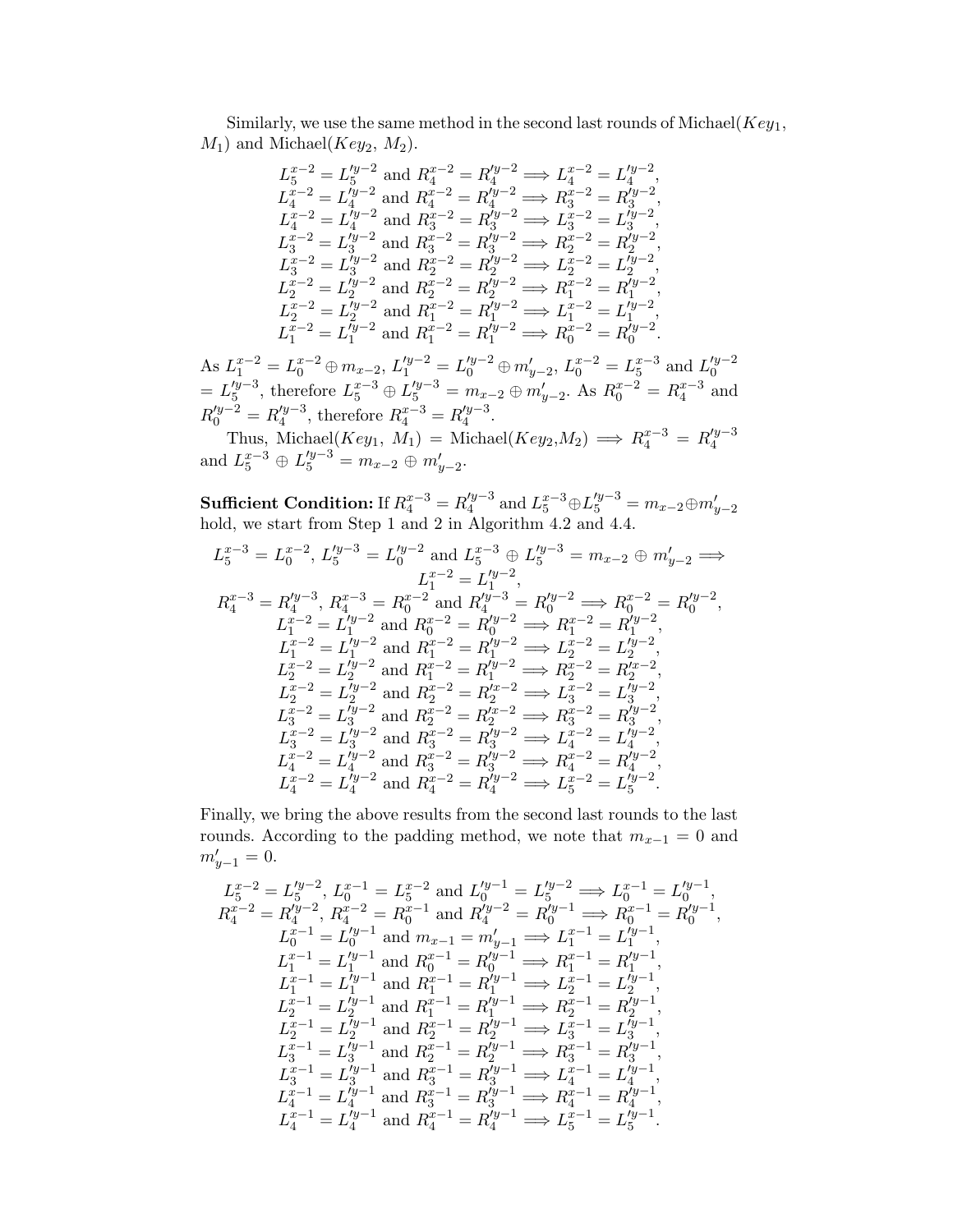Therefore,  $R_4^{x-3} = R_4'^{y-3}$  $\mu_4^{y-3}$  and  $L_5^{x-3} \oplus L_5^{y-3} = m_{x-2} \oplus m'_{y-2}$  ⇒ Michael(*Key*<sub>1</sub>,  $M_1$ ) = Michael( $Key_2$ ,  $M_2$ ).

In conclusion,  $R_4^{x-3} = R_4'^{y-3}$  $l_4^{y-3}$  and  $L_5^{x-3} \oplus L_5^{y-3} = m_{x-2} \oplus m'_{y-2}$  are a necessary and sufficient condition of Michael( $Key_1, M_1$ ) = Michael( $Key_2$ ,  $M_2$ ).

# 5 Michael is Not Collision-Free

In this section, we show that Michael is not collision-free by providing a simple method to find collisions of Michael. Intuitively, for a given arbitrarily length message  $M$  and a key  $K$ , a 96-bit block message  $M'$ and a key K' can be computed such that  $\text{Michael}(K, M) = \text{Michael}(K',$  $M^{\prime}$ ).

**Theorem 2.** Given an arbitrarily length message M and a specific key  $K$ , a 96-bit block message  $M'$  distinct from  $M$  and a key  $K'$  can always be computed such that  $\text{Michael}(K, M) = \text{Michael}(K', M')$ , where M has n 32-bit blocks and n is any integer  $\geq 3$ .

*Proof.* We write M as  $(m_0, m_1, ..., m_{n-1})$ , and M' as  $(m'_0, m'_1, m'_2)$ . We represent the outputs of the last, second last, third last and fourth last round of Michael $(K, M)$  as  $(L_5^{n-1}, R_4^{n-1}), (L_5^{n-2}, R_4^{n-2}), (L_5^{n-3}, R_4^{n-3})$ and  $(L_5^{n-4}, R_4^{n-4})$  respectively. The outputs of the last, second last and third last round of Michael $(K', M')$  are represented as  $(L_5', R_4'^2), (L_5'^1,$  $R_4^{\prime 1}$ ) and  $(L_5^{\prime 0}, R_4^{\prime 0})$  respectively. K' is written as  $(k_0^{\prime})$  $'_{0}, k'_{1}$ (1).  $K'$ ,  $m'_0$ ,  $m'_1$  and  $m_2^2$  are constructed as follows.

- 1. Choose  $m'_2 = 0$  (as  $m_{n-1} = 0$  according to the padding method).
- 2. Choose  $m_1 = m_{n-2}$ .
- 3. Choose  $m'_0$  arbitrarily, but  $m'_0 \neq m_{n-3}$  if  $n = 3$ .
- 4. Choose  $k'_0 = L_5^{n-4} \oplus m_{n-3} \oplus m'_0$  and  $k'_1 = R_4^{n-4}$ . K' is constructed as  $K' = (k_0')$  $\int_0^b k_1'$  $\Gamma_1'$  =  $(L_5^{n-4} \oplus m_{n-3} \oplus m_0', R_4^{n-4})$ .

The construction is illustrated in Figure 4. The soundness of this construction is shown as follows.

$$
k'_0 = L_5^{n-4} \oplus m_{n-3} \oplus m'_0 \Longrightarrow k'_0 \oplus m'_0 = L_5^{n-4} \oplus m_{n-3},
$$
  
\n
$$
k'_0 \oplus m'_0 = L_5^{n-4} \oplus m_{n-3} \text{ and } k'_1 = R_4^{n-4} \Longrightarrow R_4^{n-3} = R_4^0 \text{ and } L_5^{n-3} = L_5^0,
$$
  
\n
$$
L_5^{n-3} = L_5^0 \text{ and } m_{n-2} = m'_1 \Longrightarrow L_5^{n-3} \oplus L_5^0 = m_{n-2} \oplus m'_1.
$$

Therefore, Michael $(K, M) =$ Michael $(K', M')$  holds because  $R_4^{n-3} = R_4'^0$ satisfies Condition 1 in Theorem 1 and  $L_5^{n-3} \oplus L_5^{\prime 0} = m_{n-2} \oplus m_1^{\prime}$  satisfies Condition 2 in Theorem 1.

Theorem 3. Michael is not collision-free.

Proof. Can be deduced from Theorem 2.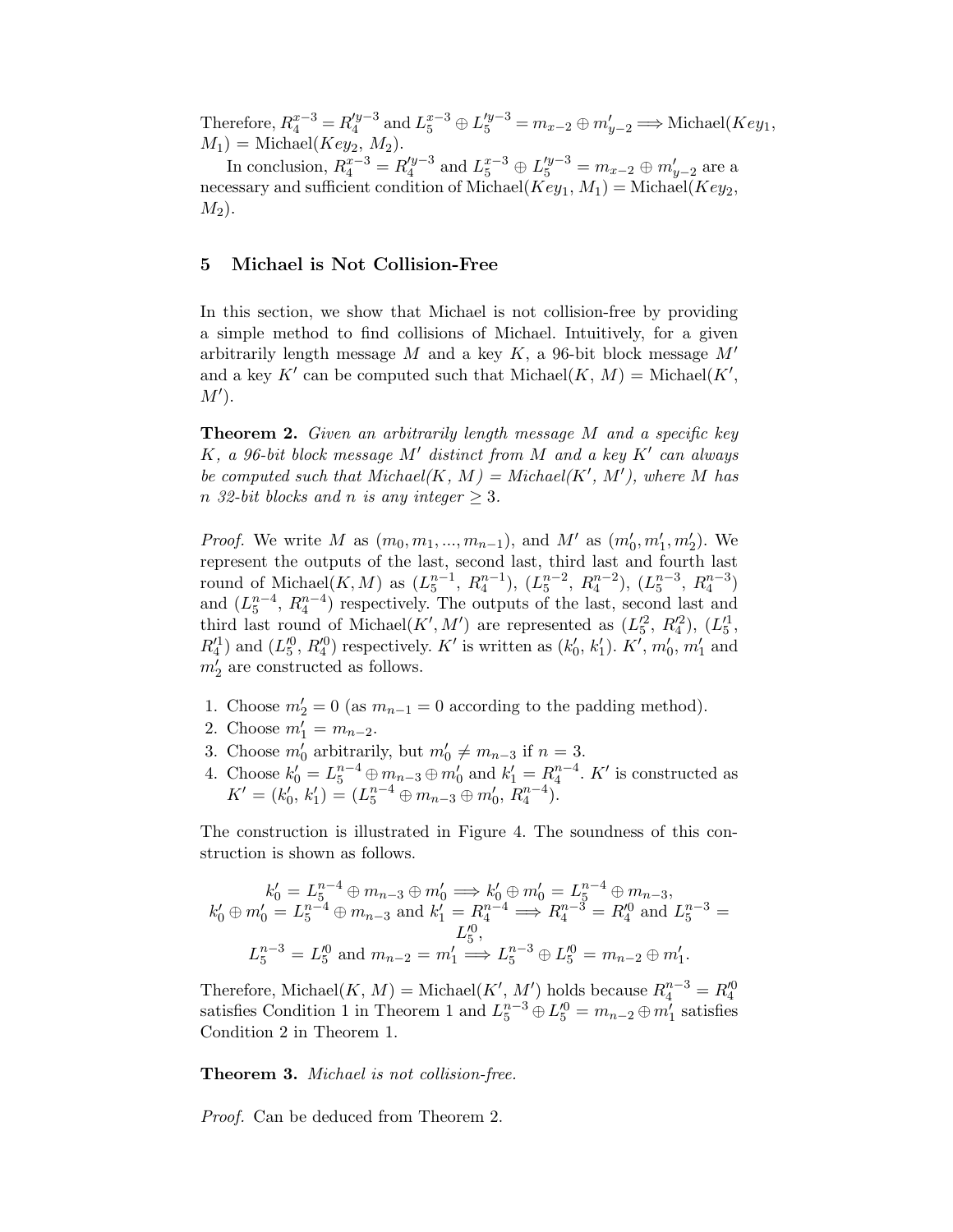

Fig. 4. The Construction of  $(K', M')$ 

### 6 Finding Fixed Points of Michael

In this section, we present a method to find fixed points of Michael. A fixed point of Michael is a triple  $(L_i, R_i, m_i)$  such that Michael $((L_i, R_i, m_i))$  $(R_i), m_i) = (L_i, R_i)$ . The procedure is described in Section 6.1. A packet forgery attack could be mounted against Michael if the output of the Michael block function is equal to any of the fixed points. The packet forgery attack is shown in Section 6.2.

#### 6.1 The Fixed-Point Finding Procedure

To find fixed points of Michael, we only need to focus on one round of Michael. Figure 5 illustrates one round of Michael. In Figure 5, we note



Fig. 5. One Round of Michael

that Michael $((L_i, R_i), m_i) = (L_{i+1}, R_{i+1})$ . In the finding procedure, our goal is to find a triple  $(L_i, R_i, m_i)$  such that Michael $((L_i, R_i), m_i)$  =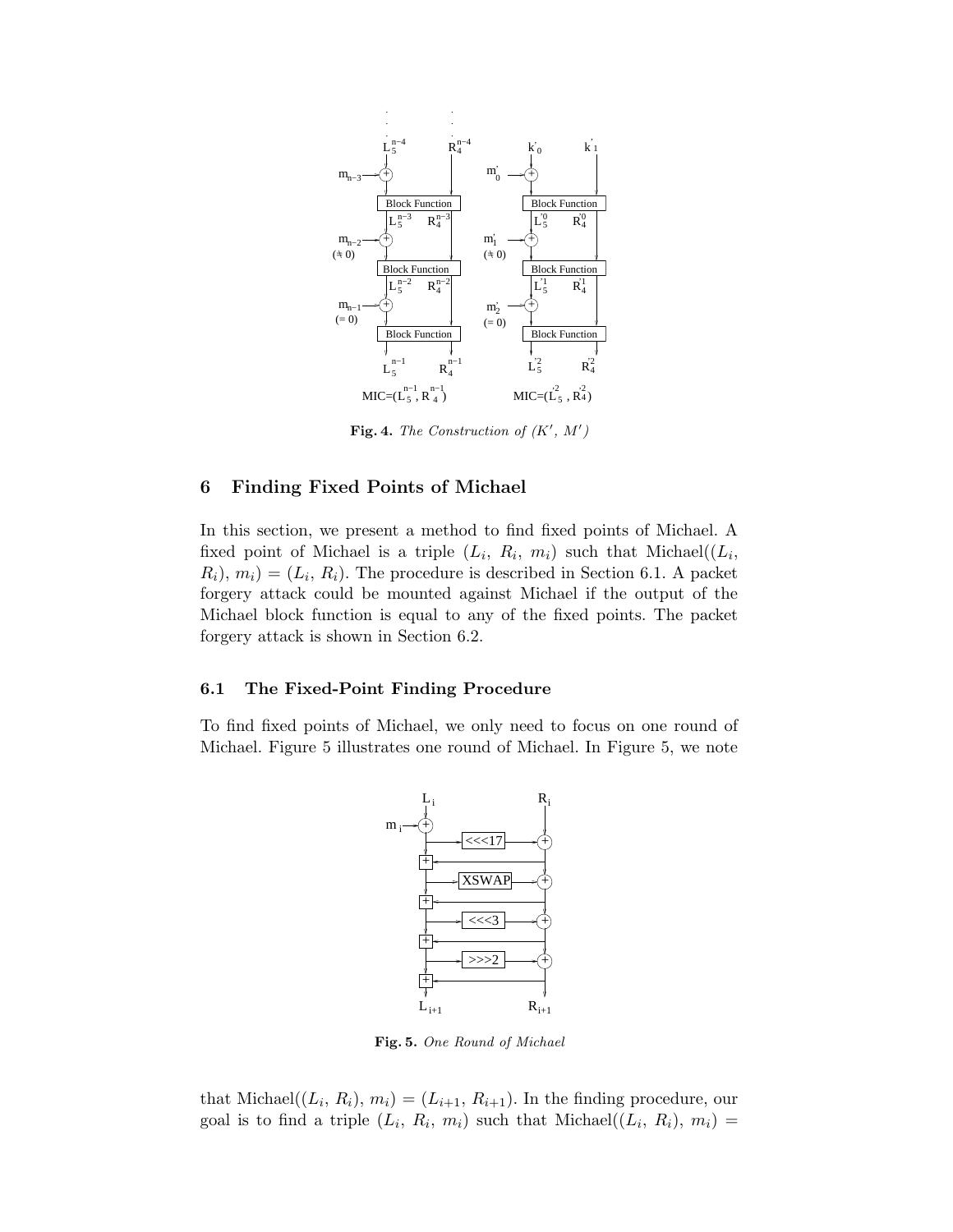$(L_{i+1}, R_{i+1}) = (L_i, R_i)$ . The procedure is described as follows.

- 1. Let  $X_i = L_i \oplus m_i$ , and choose a value for  $R_i$ . Define a counter c and set it to zero.
- 2. FOR  $(X_i = 0; X_i \leq 2^{32}; X_i + +)$ 
	- (a) Call block function  $B(X_i, R_i)$
	- (b) IF  $R_i = R_{i+1}$  THEN
		- i. There exists an  $X_i$  such that  $R_i = R_{i+1}$ . For a found  $X_i$ , there exists a corresponding  $L_{i+1}$  because the mapping from  $(X_i,$  $R_i$ ) to  $(L_{i+1}, R_{i+1})$  is bijective. The reason why the mapping from  $(X_i, R_i)$  to  $(L_{i+1}, R_{i+1})$  is bijective is that Michael is invertible. Choose  $L_i = L_{i+1}$ .
		- ii. Choose  $m_i = X_i \oplus L_i$ .
		- iii. Increase counter  $c$  by one.
- 3. IF counter  $c = 0$  THEN no fixed point found for this  $R_i$ .
- 4. ELSE There are c fixed points for this  $R_i$ .

The key point of this procedure is in Step 2 (b). Given an  $X_i$ , if  $R_i = R_{i+1}$ holds, there exists a fixed point  $(m_i, L_i, R_i)$  such that Michael $((L_i, R_i),$  $(m_i) = (L_i, R_i)$ . For a specific value of  $R_i$ , the time complexity of deciding whether there exists a fixed point of Michael is  $O(2^{32})$ . To search the complete space of  $R_i$  for all fixed points, the time complexity is  $O(2^{64})$ since  $R_i$  is 32-bit.

We have implemented the fixed-point finding procedure on a personal computer whose processor is an Intel Pentium 4 2.8 GHz, and the program only takes 2-3 minutes to decide whether there exists a fixed point for a given  $R_i$ . We provide the first 32 fixed points found by using our method in Table 1 (Numbers are hexadecimal and listed in increasing order according to  $R_i$ ). A more complete table is provided in the Appendix D.

| $X_i$                        | $m_i$     | $L_i$             | $\mathcal{R}_i$ | $X_i$              | $m_i$          | $L_i$       | $R_i$        |
|------------------------------|-----------|-------------------|-----------------|--------------------|----------------|-------------|--------------|
| 0                            | $\Omega$  | $\theta$          | $\theta$        | b207d8fd           | ac29ffed       | 1e2e2710    | 8            |
| 6c06529a                     | f886b395  | 9480e10f          | 0               | 6e66938            | d44d5dd2       | d2ab34ea    | 9            |
| $4\mathrm{e}91\mathrm{dea}2$ | 7161872   | 4987c6d0          |                 | 8381416d           | 5fcc4b0d       | dc4d0a60    | 9            |
| 54efbc34                     |           | 69bd6b8el3d52d7ba |                 | f209915c           | ba9f2472       | 4896b52e    | 9            |
| 84c99b9d                     | bbac8b1a  | 3f651087          | $\overline{2}$  | 8fbdb557           | 8ebe3dff       | 10388a8     | Ć            |
| 5c8fc604                     | a02eb006  | fca17602          | 3               | 9989f930           | 44951984       | dd1ce0b4    | $\mathbf{c}$ |
| 5c9f83fa                     | 16443902  | 4adbbaf8          | 3               | 35848ac            | 4bfe1c3b       | 48a65497    | d            |
| a93ee58c                     | 1c398e95  | b5076b19          | 3               | 5557549c           | 649f92b1       | 31c8c62d    | d            |
| b5db2ba7ld4a38f0             |           | b8911357          | 3               | 7c0332e2           | l153f6792      | 693c5570    | d            |
| a8d11268                     | c778177c  | 6fa90514          | 4               | 39183e91           | $9e$ a $7035d$ | a7bf3dcc    | e            |
| 5781003c                     | 960dcfde  | $c18c$ cfe $2$    | $\overline{5}$  | $6$ eecb $6a1$     | bd5114c5       | d3bda264    | e            |
| 6ac32ecf                     | 60884be2  | a4b652d           | 5               | a9a9eedf           | d7e79f0        | a4d7972f    | e            |
| b2dc2a5d                     | Id6ac3e02 | 6470145f          | 5               | bc4f846a           | 2abd84ca       | 96f200a0    | e            |
| fc231200                     | d07d4eb9  | 2c5efch9          | $\overline{5}$  | fadcef66           | 9d7687c1       | 67aa68a7    | f            |
| c5cddd7a                     | 1673b6fc6 | a2f6b2bc          | 6               | afb1715f           | 74cca5e1       | db7dd4bel10 |              |
| e5b473b1                     | 83ea90fc  | 665ee34d          | 7               | d8689e66 lf2d6168a |                | 2abe88ec    | 10           |

Table 1. First 32 Fixed Points of Michael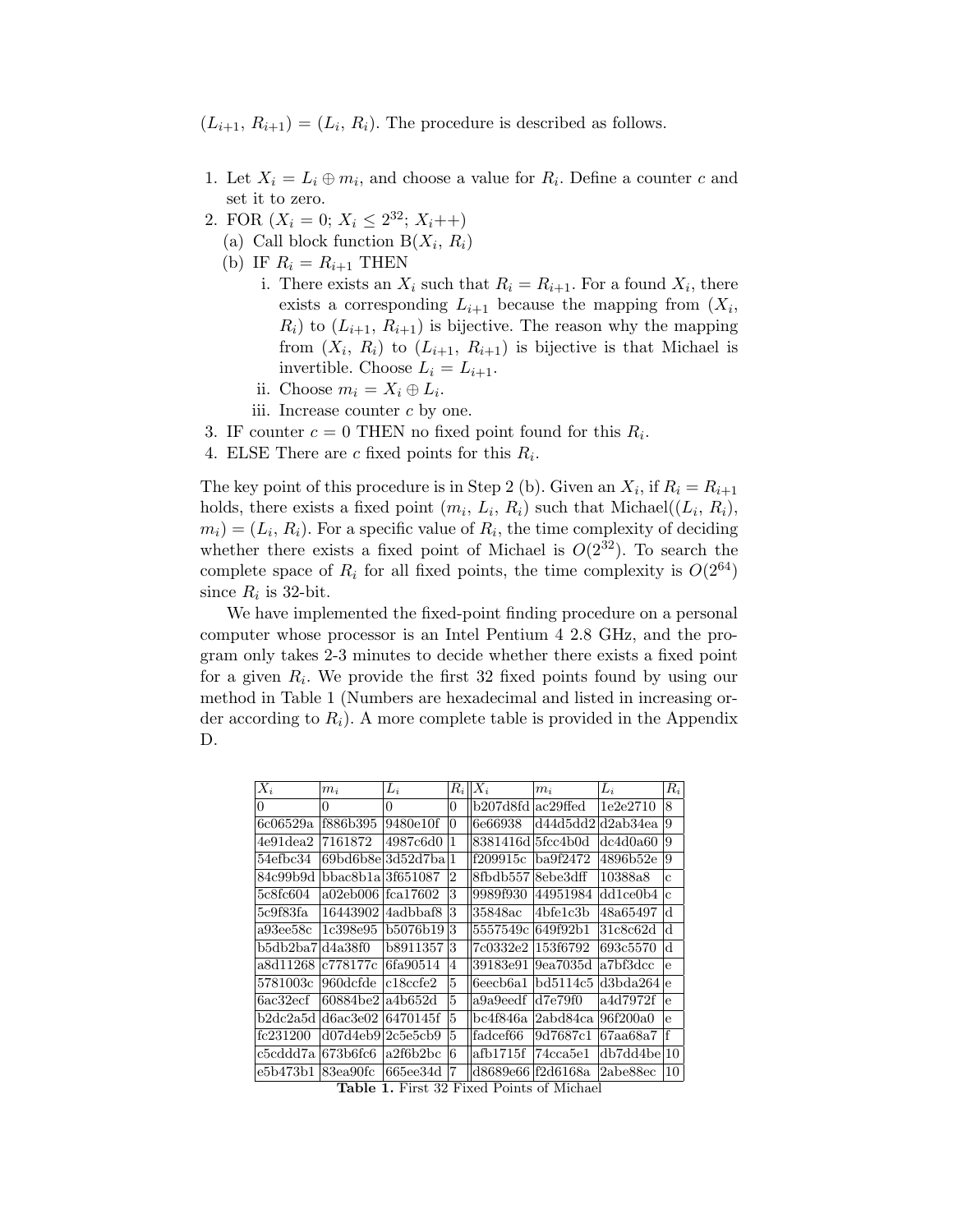For a given  $R_i$ , there are three possible cases for the corresponding  $X_i$ :

- 1.  $X_i$  does not exist. Accordingly, there does not exist any fixed point for this  $R_i$  (e.g.,  $R_i = a$  not in Table 1).
- 2.  $X_i$  has only one value. Accordingly, there exists only one fixed point for this  $R_i$  (e.g.,  $R_i = 4$  in Table 1).
- 3.  $X_i$  has more than one values. Accordingly, there exist more than one fixed points for this  $R_i$  (e.g.,  $R_i = e$  in Table 1).

**Remark:** A complete search of the very beginning  $([0, 2^{10}])$  and very end  $([2^{32}-2^{10}, 2^{32}])$  of the possible space for  $R_i$  shows that 96.48% (see Appendix B) of the calculations yielded fixed points. In addition, unless the distribution of fixed points in  $[2^{10}, 2^{32}$ - $2^{10}]$  is grossly nonuniform, there is a 95% likelihood that the percentage of fixed points there lies between 95.02% and 97.36% (see Appendix C). In other words, there exist about  $2^{32} * p$  (95.02\%  $\lt p \lt 97.36\%$ ) fixed points for Michael. We note that the tables in the Appendix D can be precomputed and any further fixed points discovered later can be included in the tables. We consider the potential high percentage of the existence of the fixed points within the whole space of  $R_i$  as a weakness of Michael.



Fig. 6. The Packet Forgery Attack

### 6.2 A Packet Forgery Attack

A packet forgery attack could be mounted against Michael if the output of the block function in any round is equal to any of the fixed points.

**Theorem 4.** Given a message  $M_1$  and an arbitrary key K, an attacker can always construct a message  $M_2$  distinct from  $M_1$  such that Michael(K,  $M_1$ ) = Michael(K, M<sub>2</sub>) if the following condition holds.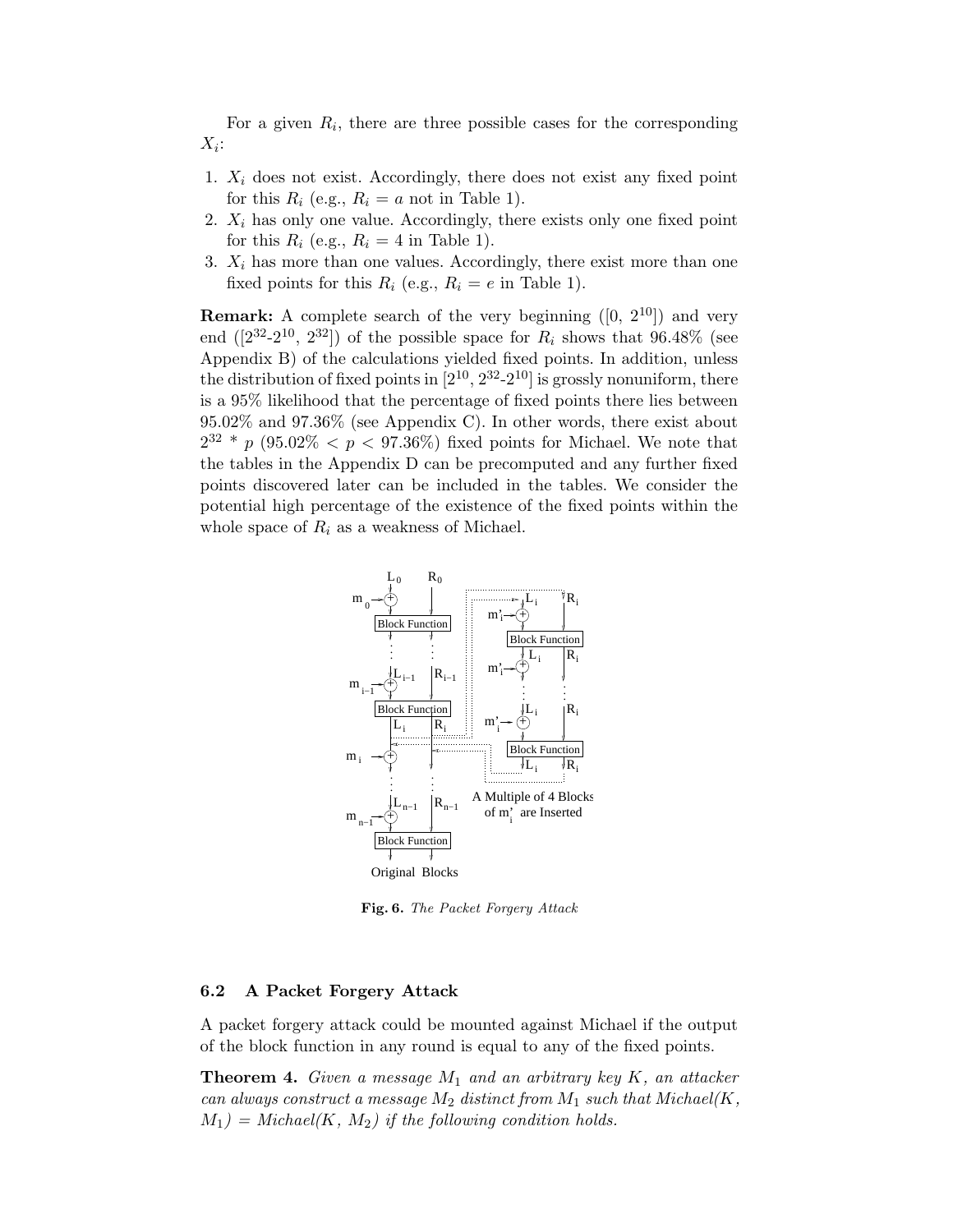1. The output of the block function of Michael $(K, M_1)$  in any round is equal to any of the fixed points.

*Proof.* Suppose  $M_1$  has n blocks, and is written as  $(m_0, m_1, ..., m_{n-1})$ . Suppose the output of block function in any round, say in the  $(i + 1)$ th round (the corresponding message is  $m_i$ ), is equal to any of the fixed points (assume this point is  $(L_i, R_i)$ ). Given a fixed point  $(L_i, R_i)$ , we can find a corresponding  $m'_i$  from the fixed-point table. A multiple of four blocks of message  $m'_i$  can be appended to the  $(i + 1)$ -th round without changing the Michael value. The reason why the number of the inserted blocks of  $m_i'$  is a multiple of four is due to the padding method of Michael. In other words, we need to guarantee  $length(M_1)$  mod  $4 = length(M_2)$ mod 4. Thus,  $M_2$  can be constructed as  $(m_0, m_1, ..., m_i, < m'_i, m'_i, ...,$  $m'_i, >, m_{i+1}, \ldots, m_{n-1}$ , where the number of the inserted blocks of  $m'_i$ is a multiple of four. According to the property of fixed points, we have  $\text{Michael}(K, M_1) = \text{Michael}(K, M_2).$ 

#### Remark:

- 1. If Condition 1 in Theorem 4 holds, an attacker can forge a message  $M_2$  to replace the original message  $M_1$  without modifying the Michael value, and this packet forgery attack can apply to any key  $K$ .
- 2. Although 95.02%-97.36% of  $R_i$  may give fixed points, it does not mean that the packet forgery attack would have a successful rate of 95.02%- 97.36% since the attack requires both  $L_i$  and  $R_i$  to be matched with any fixed point, not just  $R_i$ .
- 3. We note that the packet forgery attack is still in theory as the message and the hash value are encrypted by RC4. Hence an attacker needs to know the decryption before mounting such a forgery attack against Michael.

### 7 Conclusions

Michael was designed as the message integrity code for the IEEE 802.11i. In this paper, by providing a necessary and sufficient condition for finding collisions of Michael, we showed that the collision status of Michael only depends on the second last block message and the output of its third last round. Therefore, to find collisions of Michael, we only need to focus on its two rounds: the third last round and the second last round. In addition, we demonstrated that Michael is not collision-free. Moreover, we proposed a simple method to find fixed points of Michael and built a fixed-point table based on our results. The high percentage of the existence of fixed points should be considered as a weakness of Michael. If the output of the block function in any round is in the fixed-point table, a packet forgery attack could be mounted against Michael.

### References

1. Draft Amendment to Standard For Telecommunications and Information Exchange Between Systems - LAN/MAN Specification Requirements - Part 11: Wireless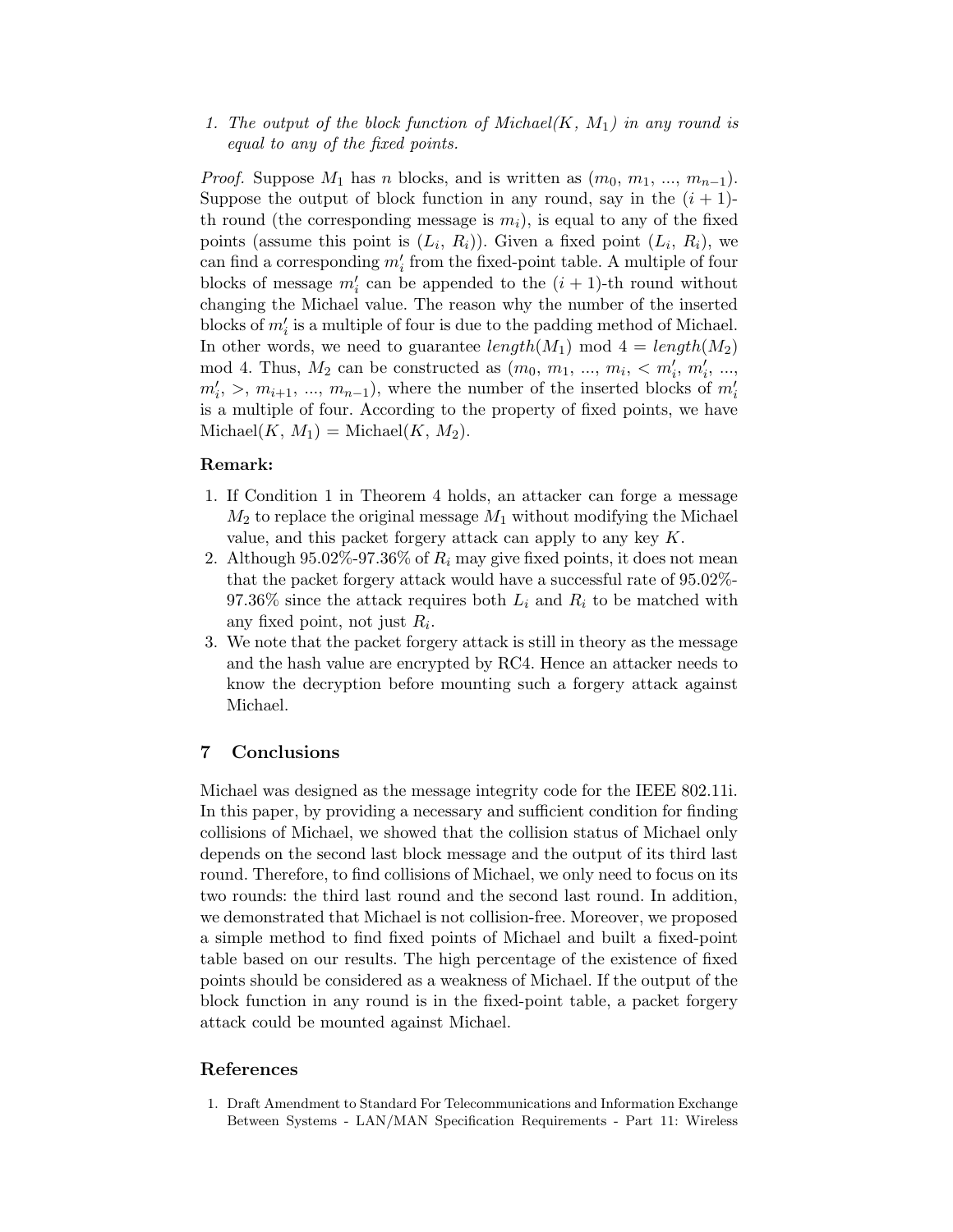Medium Access Control (MAC) and Physical Layer (PHY) Specifications: Medium Access Control (MAC) Security Enhancements. Document Number IEEE Std 802.11i/D7.0. October 2003.

- 2. Advanced Encryption Standard. National Institute of Standards and Technology, NIST FIPS PUB 197, U.S. Department of Commerce. November 2001.
- 3. ANSI/IEEE Std 802.11, 1999 Edition. Information technology Telecommunications and information exchange between systems - Local and metropolitan area networks - Specific requirements - Part 11: Wireless LAN Medium Access Control (MAC) and Physical Layer (PHY) Specifications.
- 4. W. Arbaugh, N. Shankar, and Y.C. Wan. Your 802.11 Wireless Network has No Clothes. In Proceedings of IEEE International Conference on Wireless LANs and Home Networks, pages 131–144, Singapore, 2001.
- 5. N. Borisov, I. Goldberg, and D. Wagner. Intercepting Mobile Communications: The Insecurity of 802.11. In Proceedings of the 7th Annual Internaltional Conference on Mobile Computing and Networking, pages 180–189, Rome, Italy, 2001.
- 6. N. Ferguson. Michael: an improved MIC for 802.11 WEP. IEEE 802.11 doc 02-020r0, 17 January 2002. http://grouper.ieee.org/groups/802/11/Documents/ DocumentHolder/2-020.zip.
- 7. S. Fluhrer, I. Mantin, and A. Shamir. Weaknesses in the Key Scheduling Algorithm of RC4. In Proceedings of the 8th Annual International Workshop on Selected Areas in Cryptography, pages 1–24, Toronto, Canada, 2001.
- 8. R. Johnson. Miller & Freund's Probability and Statistics for Engineers. Prentice Hall, sixth edition, 2000.
- 9. R. Rivest. The RC4 Encryption Algorithm, RSA Data Security Inc., (Proprietary). March 1992.
- 10. A. Stubblefield, J. Ioannidis, and A. Rubin. Using the Fluhrer, Mantin, and Shamir Attack to Break WEP. In Proceedings of the 2002 Network and Distributed Systems Security Symposium, pages 17–22, San Diego, California, 2002.
- 11. A. Wool. A Note on the Fragility of the "Michael" Message Integrity Code. IEEE Transactions on Wireless Communications, 2004.

## Appendix

# A Function InvMichael [11]

Algorithm A.2:  $B^{-1}(L, R)$ 

Algorithm A.1: INVMICHAEL $((v_0, v_1), (m_0, ..., m_{n-1}))$  Input :  $(L, R)$ 

**Input : Michael value**  $(v_0, v_1)$ Input : Padded message  $(m_0, ..., m_{n-1})$ **Output** : **Key**  $(k_0, k_1)$  $(L, R) \leftarrow (v_0, v_1)$ for  $i \leftarrow n - 1$  downto 0 do  $\begin{cases} (L, R) \leftarrow B^{-1}(L, R) (Algorithm A.2) \end{cases}$  $L \leftarrow L \oplus m_i$ return  $(L, R)$ Output :  $(L, R)$  $L \leftarrow (L - R) \text{ mod } 2^{32}$  $R \leftarrow R \oplus (L \gg 2)$  $L \leftarrow (L - R) \text{ mod } 2^{32}$  $R \leftarrow R \oplus (L \ll \ll 3)$  $L \leftarrow (L - R) \text{ mod } 2^{32}$  $R \leftarrow R \oplus XSWAP(L)$  $L \leftarrow (L - R) \text{ mod } 2^{32}$  $R \leftarrow R \oplus (L \ll 17)$ return  $(L, R)$ 

# B Fixed Points in  $[0, 2^{10}]$  and  $[2^{32} - 2^{10}, 2^{32}]$

We found 984 fixed points for  $R_i$  in  $[0, 2^{10}]$ , and found 992 fixed points for  $R_i$  in  $[2^{32}$ - $2^{10}$ ,  $2^{32}]$ . Therefore, the percentage of having fixed points for  $R_i$  in [0, 2<sup>10</sup>] and [2<sup>32</sup>-2<sup>10</sup>, 2<sup>32</sup>] is  $\frac{984+992}{1024*2}*100\% = 96.48\%$ .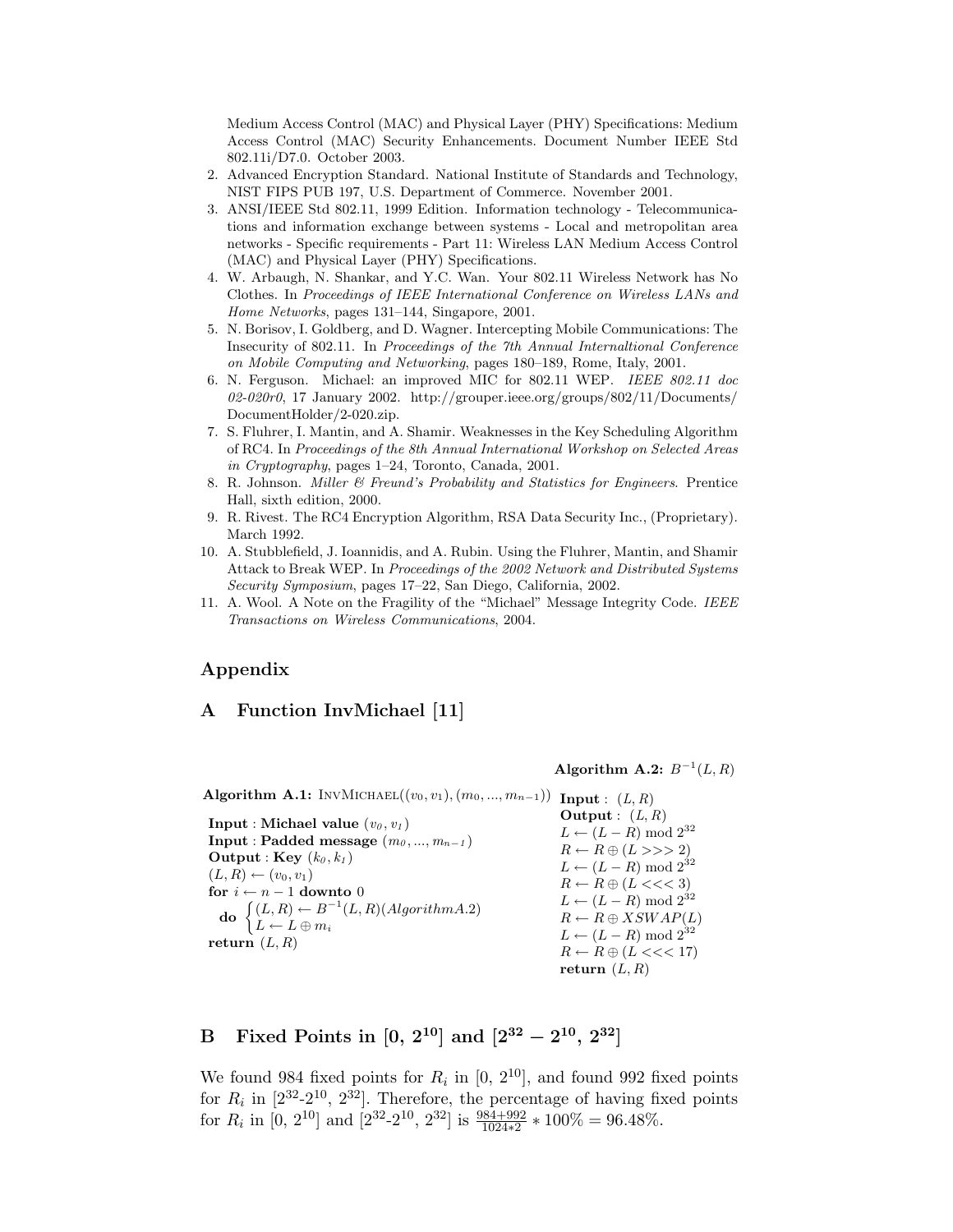## C Soundness of Remark in Section 6.1

By employing the fixed-point finding procedure, we found 985 fixed points for  $2^{10}$  randomly chosen  $R_i$  (in  $[2^{10}, 2^{32}$ - $2^{10}]$ ). Let p denote the probability of having a fixed point at a particular value of  $R_i$ . To find out the large sample confidence interval for  $p$ , we use a formula described on Page 287 in [8]:

$$
\frac{x}{n} - z_{\alpha/2} \sqrt{\frac{\frac{x}{n}(1-\frac{x}{n})}{n}} < p < \frac{x}{n} + z_{\alpha/2} \sqrt{\frac{\frac{x}{n}(1-\frac{x}{n})}{n}}
$$

where  $n$  is the number of trials,  $x$  stands for number of fixed points within *n* trials,  $\alpha$  is called confidence coefficient and  $(1-\alpha)100\%$  is the degree of confidence. In our case,  $x = 985$  and  $n = 1024$ . To construct a 95% confidence interval for p, set  $\alpha = 0.05$ , and the corresponding  $z_{\alpha/2}$  $= z_{0.025} = 1.96$ . Thus

$$
\frac{985}{1024}-1.96\sqrt{\frac{\frac{985}{1024}(1-\frac{985}{1024})}{1024}}
$$

Therefore,  $95.02\% < p < 97.36\%$ . This means that we can be  $(1-0.05)100\%$  $= 95\%$  certain that p lies in the range.

#### D The Fixed-Point Tables

Due to the limited space, we only provide the last 42 fixed points in Table 2 and some other fixed points in Table 3. All numbers are hexadecimal and listed in increasing order according to  $R_i$ .